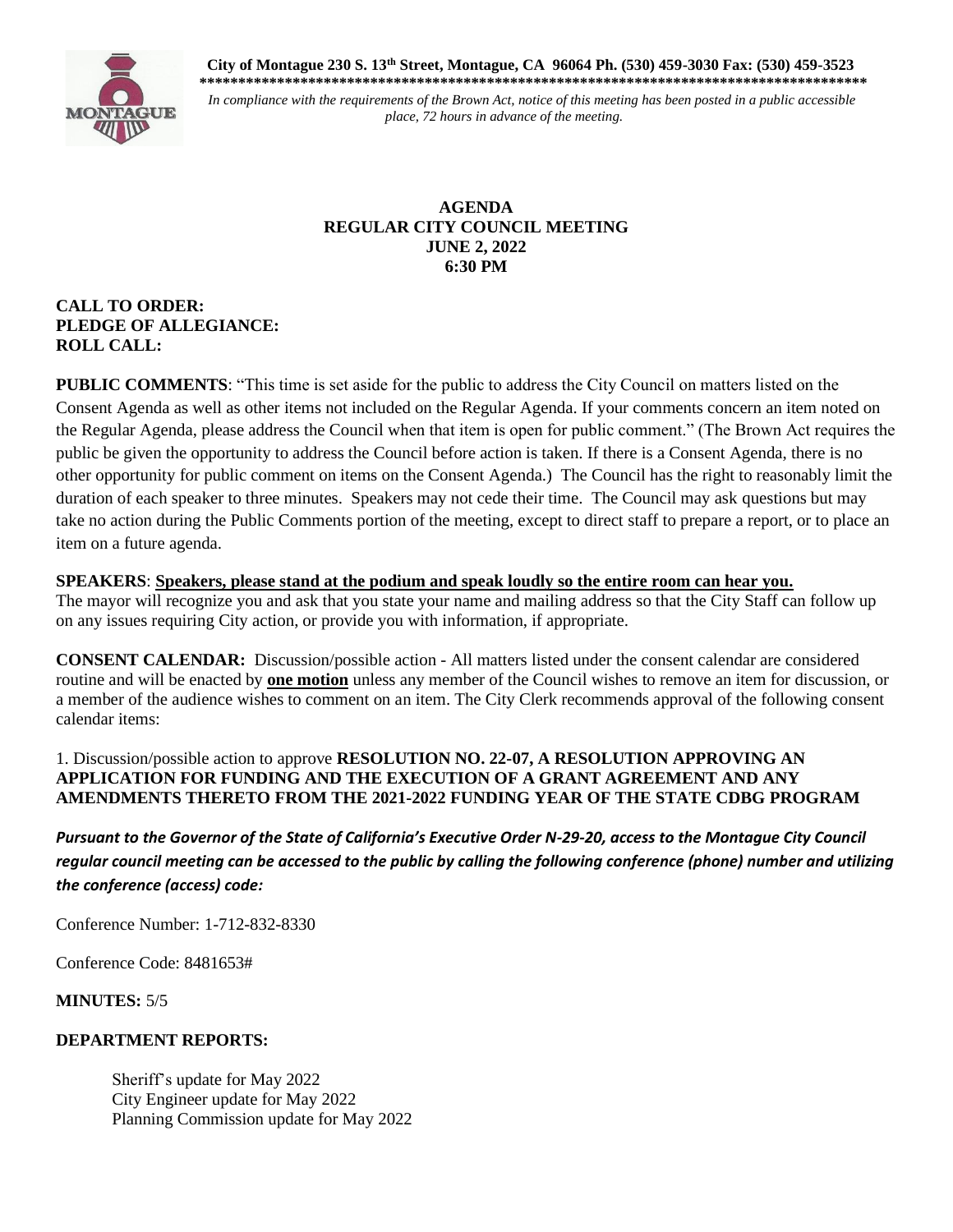**City of Montague 230 S. 13th Street, Montague, CA 96064 Ph. (530) 459-3030 Fax: (530) 459-3523 \*\*\*\*\*\*\*\*\*\*\*\*\*\*\*\*\*\*\*\*\*\*\*\*\*\*\*\*\*\*\*\*\*\*\*\*\*\*\*\*\*\*\*\*\*\*\*\*\*\*\*\*\*\*\*\*\*\*\*\*\*\*\*\*\*\*\*\*\*\*\*\*\*\*\*\*\*\*\*\*\*\*\*\*\*\***



*In compliance with the requirements of the Brown Act, notice of this meeting has been posted in a public accessible* $\frac{1}{2}$ *place, 72 hours in advance of the meeting.*

# **OLD BUSINESS:**

1. Discussion/possible action on the City's plan to safeguard against the COVID-19 pandemic:

- A. Staff Reports
- B. Continuation of City's Plan
- 2. Discussion/possible action to approve purchasing MES property:
- 3. Discussion/possible action to approve RFQ for grant writer:
- 4. Discussion/possible action regarding the Siskiyou County Motorsports Association:

5. Discussion/possible action to approve City of **Montague Zoning Text Amendment-The proposed Ordinance No. 22- 02, An Ordinance of the City Council of the City of Montague AMENDING CHAPTER 10.12, TRAFFIC AND PARKING RESTRICTIONS GENERALLY, of TITLE 10, Vehicles and Traffic, of the Montague Municipal Code:** 6. Discussion/possible action Discussion/possible action to approve **RESOLUTION NO. 22-01, A RESOLUTION OF THE CITY COUNCIL OF THE CITY OF MONTAGUE PROCLAIMING A LOCAL EMERGENCY DUE TO DROUGHT CONDITIONS AND IMMINENT THREAT OF DISASTER IN THE CITY OF MONTAGUE:**

- 7. Discussion/possible action to approve changes to the Personnel Action Form (PAF):
- 8. Discussion/update on abatement for 120 E. Buell St.:

## **NEW BUSINESS:**

1. Discussion/possible action to appoint member to the City of Montague City Council:

- 1(A). Current Mayor Pro Tem to Administer the Oath of Office to the newly appointed Council Member:
- 2. Discussion/possible action on pickleball court improvements:
- 3. Discussion/possible action on approving the Friends of the Montague Library MOU:
- 4. Discussion/possible action on hiring a part-time Account Clerk for City Hall:
- 5. Discussion/possible action on amending the Montague Slow Pitch Softball agreement for Red Neck Days:
- 6. Discussion/possible action to approve accountant contract with Theresa O'Connor for FY 22/23:

7. Discussion/possible action to approve the expenses for the Planning Commission amending Montague Municipal Code for chapter 8:

## **COUNCIL AND STAFF REPORTS** for May 2022

- Fire Department
- Public Works
- Water/Sewer
- Animal Control/Code Enforcement
- City Clerk
- **Treasurer**
- Pool
- **Library**
- Commissioners/Council Statements and Requests: Members of the council may make brief announcements, reports, or request staff to report to council on any matter at a subsequent meeting.

## **ADJOURN:**

*"Parties with a disability as provided by the American Disabilities Act who require special accommodations or aides in order to participate in the public meeting should make the request to the City Clerk at least 48 hours prior to the meeting"*